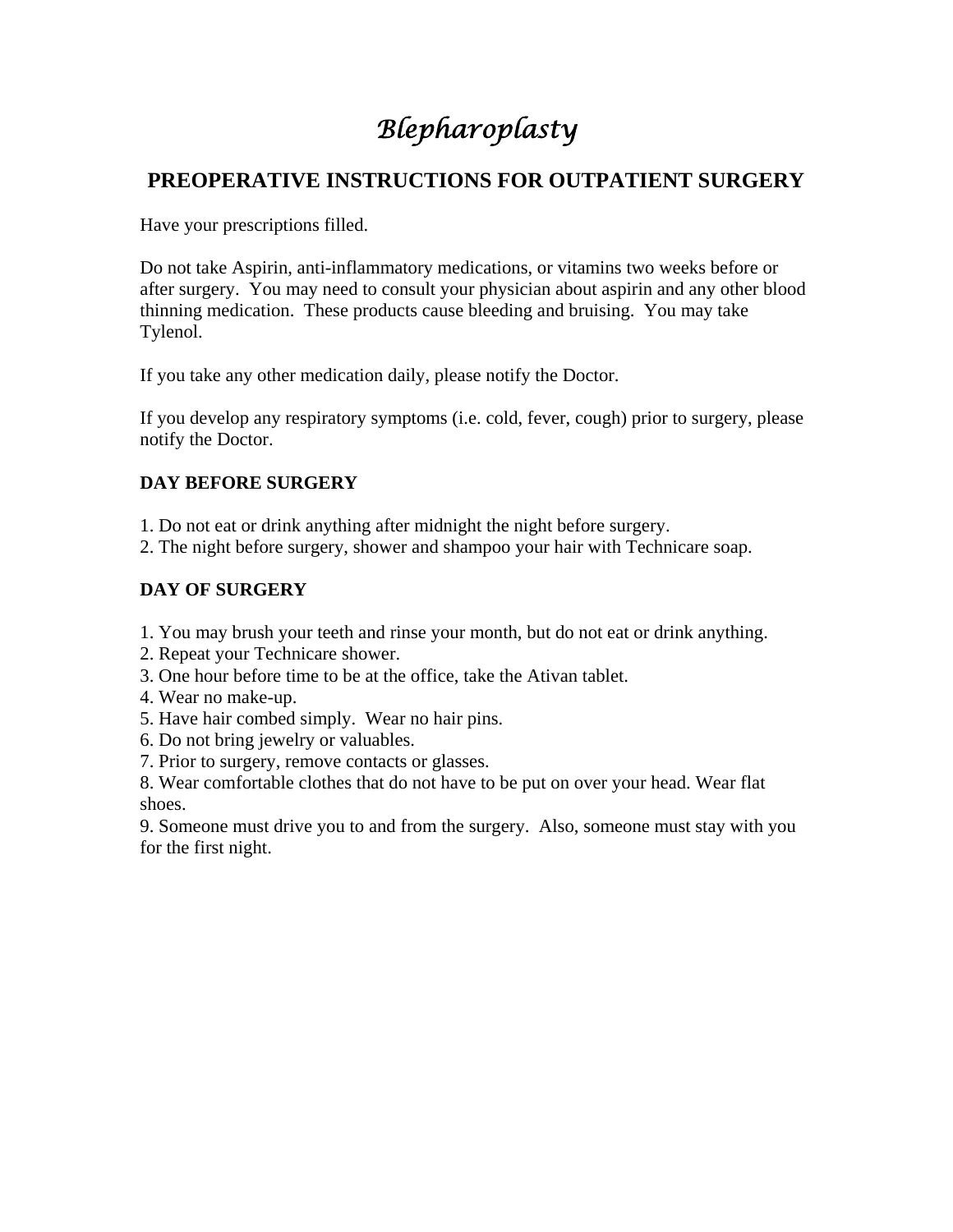## *Blepharoplasty*

### **POSTOPERATIVE INSTRUCTIONS FOR OUTPATIENT SURGERY**

1. Rest for the first 1-2 days. Keep your head elevated and sleep on at least two pillows. No heavy lifting or housework for 3-4 days. Do no bend over from the waist for the first week after surgery. No vigorous exercise for 2 weeks as it may increase swelling.

2. Following surgery, fill a bowl with cold water and ice. Using a clean wash cloth, place in bowl and partially wring out water. Lay the cold cloth across your eyes. You may do this continuously or for 20 minutes on and 20 minutes off, during waking hours only. **Continue as long as swelling is present**.

3. Gently clean the incisions with several cotton balls with warm or cold water. If needed, gently clean the incisions with ½ peroxide/water mixture (for bleeding, crusting, or oozing).

4. You may experience discomfort for the first few days. Eyes may feel dry and scratchy for the first few weeks. A prescription for pain medication will be provided. Take the medication only if you need it. Never take pain medication on an empty stomach.

5. Begin taking sip of liquids as soon as possible after your surgery. You may progress to a regular diet as you tolerate it. Avoid spicy or greasy foods the first 24 hours as they may cause nausea.

6. A small amount of swelling and bloody drainage is to be expected. The amount of bruising and discoloration varies with each individual. Your eyes may also appear bloodshot. Avoid straining your eyes by such things as reading or watching television for the first day or two.

7. Wear dark glasses to protect your eyes from bright sunlight for the first several days.

8. Following surgery no contact lenses for 2 weeks. Be sure you have an updated pair of glasses.

9. Do not wear any eye makeup until you are told that you may do so by the Doctor.

10. Avoid direct sun exposure to your incision for at least 2-3 months

11. Things to report to the Doctor:

 -temperature of 101 degrees or more -excessive bleeding or swelling -pain not controlled by the pain medication -sudden or gradual loss of vision -nausea and vomiting